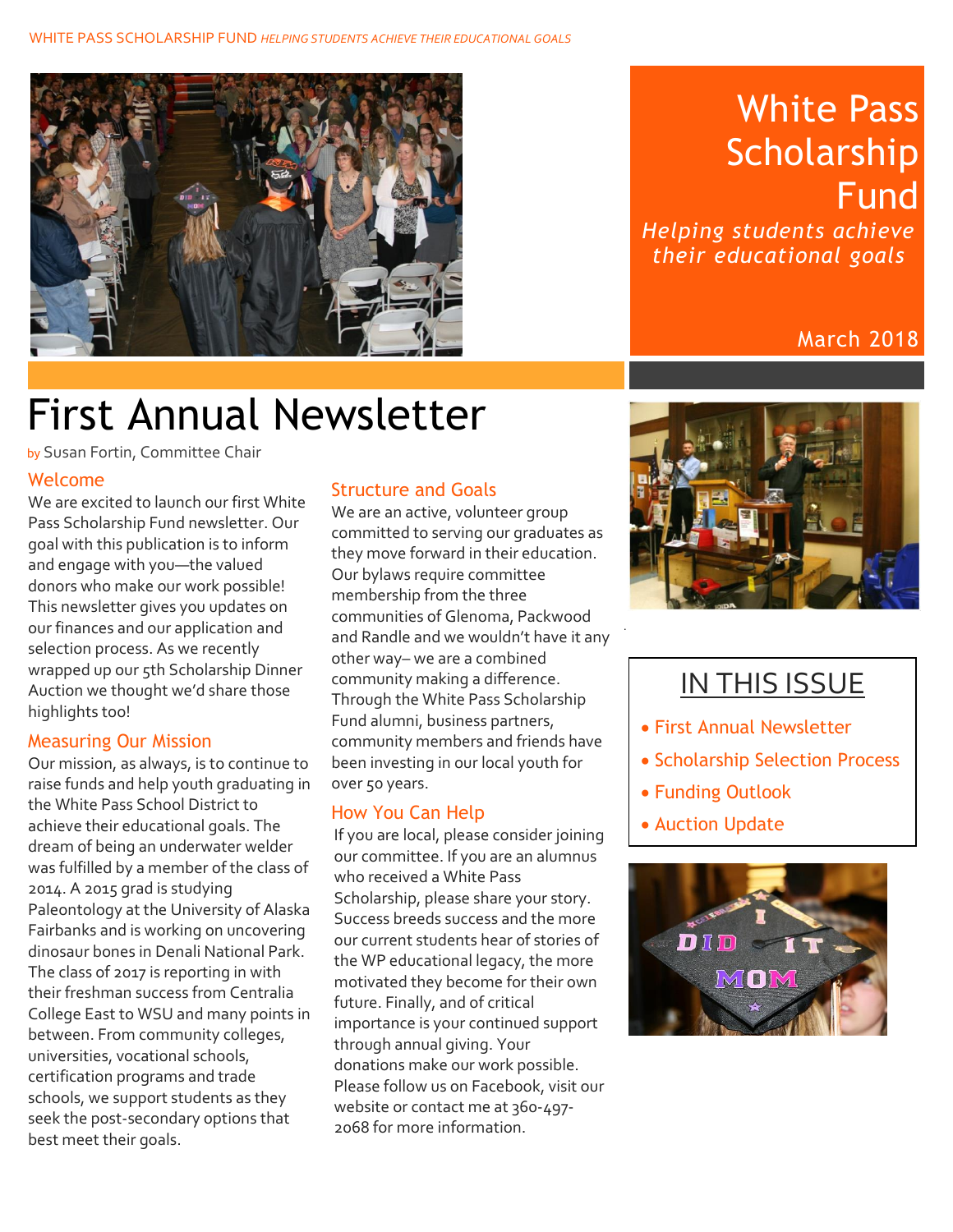## Scholarship Selection Process

by Mary Prophit

#### Developing Candidates

Each year we introduce the senior class to our application process, explaining each section in detail and making the deadline clear. We speak to students in all grades throughout the school year about preparing for their future so they are ready as seniors to apply. Our goal is to see better-prepared candidates with a larger percentage of our candidates finishing their programs.

#### Selecting Candidates

Along with engaging the students, we are continually fine-tuning our application and scoring rubric. The 4-page application focuses on the following categories:



- 1) Grades & academic standing
- 2) Commitment to educational goals
- 3) Community service
- 4) Financial need and special circumstances
- 5) School, work and community involvement
- 6) Presentation of self (through a personal essay and interview)

#### Group of 2015 scholarship recipients

#### Awarding Scholarships

Students are awarded general fund scholarships based upon the aforementioned scoring process and, if applicable, other criteria for donor and memorial scholarships.

### Auction Update

by Ricky Emerson

#### Through the Years

It is very exciting. We started out in 2014 with only 120 attendees and generated \$10,444. By 2017, we had increased to 150 attendees, making \$20,630 through the auction event.



Over the first four years, we generated more than \$60,500 through these annual auctions.

We are currently wrapping up our 5th annual dinner/auction; it keeps getting better with more donations, more attendees and more money for the kids.

#### 2018 Auction

Our committee members actively secure items for the annual auction, finding people and businesses throughout the community are very supportive. Their donations of products, goods, services,

gift cards and experiences supply the event with over 300 items. Attendees to the auction experience a robust event with the Silent Auction, Raffle Items, 50/50 Raffle and Dessert Auction. As part of the night's festivities, attendees enjoy a delicious catered dinner served by White Pass students. The dinner/auction event culminates with an energetic Live Auction.

Unable to attend the dinner/auction this year? No problem. Mark your calendar for next year's fundraising event on Saturday, March 9, 2019.

Get your tickets or donate You can help.